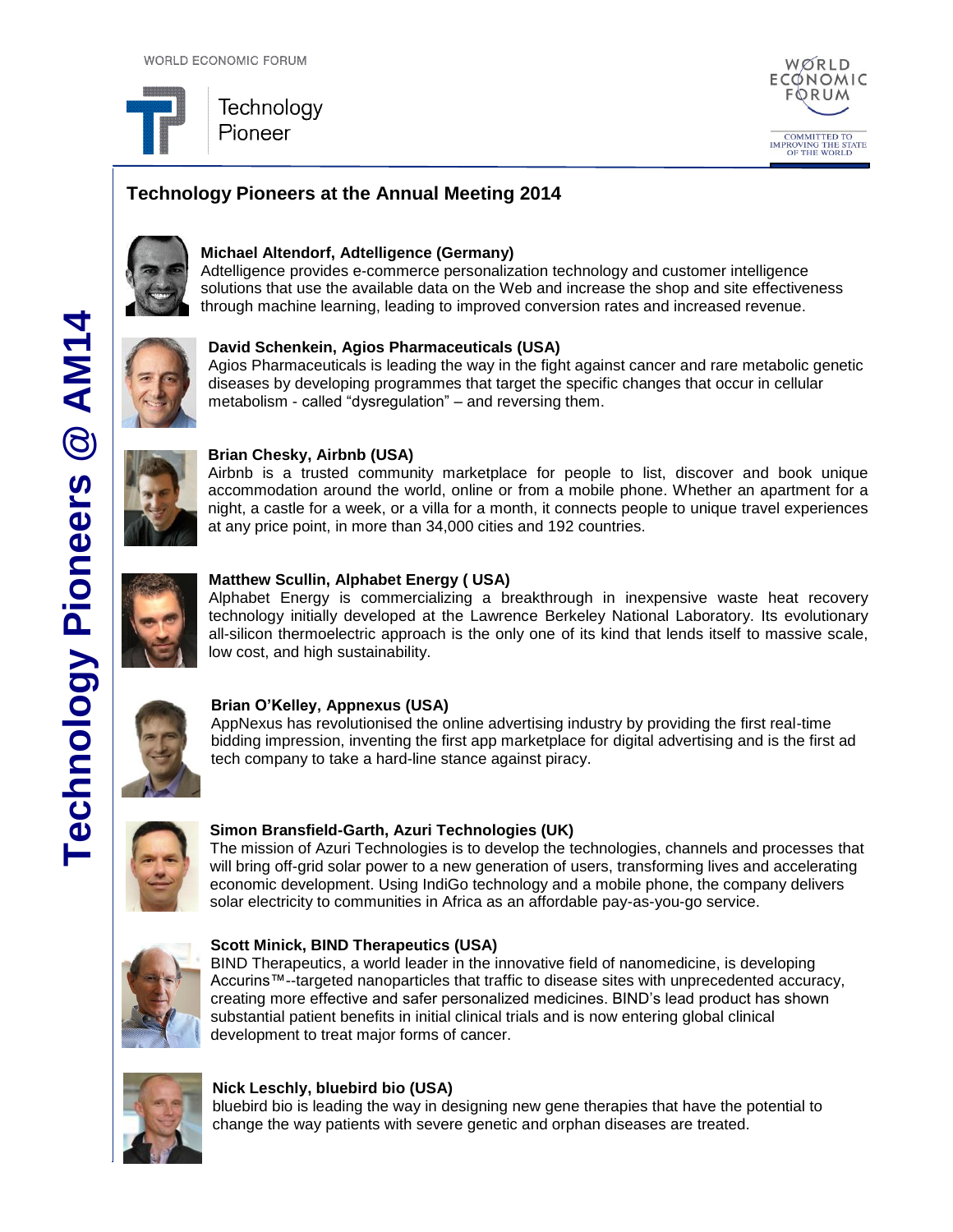





# **Zach Sims, Codecademy (USA)**

Codecademy is the easiest way to learn to code. In less than two years, it has educated illions of people around the world with skills that help them make things and find jobs. It has students in every country, all of whom participate in a community where they can teach others and learn from them as well.



**Daphne Koller, Coursera (USA)**

Coursera is a social entrepreneurship company whose mission is to offer free, high-quality education to everyone.



### **Krista Donaldson, D-Rev (USA)**

D-Rev: Design Revolution is on a mission to improve the health and incomes of people living on less than US\$ 4 per day by redesigning world-class, market-driven products and selling them at affordable prices.



### **Jorge Soto, Data4 (USA)**

Data4 empowers citizens, community leaders and government officials to turn citizen reportsinto actionable information. Transparency, accountability and open data are key to creating stronger links within communities and to enhancing the delivery of crucial government services.

### **Jozef Leo (Leo) Gooavaertes, Econation (Belgium)**

EcoNation is a leader in daylight technology. The company developed a financial model called LightCatcher Light Energy, whereby it invests in its customers' energy savings through roprietary daylight and monitoring technology. It offers a no capex-investment, whereby it installs intelligent daylight systems on customers' roofs, which almost completely eliminate the need for artificial light.



## **Paul Nahi, Enphase Energy (USA)**

Enphase Energy delivers micro-inverter technology for the solar industry that increases energy production, simplifies design and installation, improves system uptime and reliability, reduces fire safety risk and provides a platform for intelligent energy management.



### **Michael Pellini, Foundation Medicine (USA)**

Foundation Medicine is a molecular information company dedicated to a transformation in ccancer care in which treatment is informed by a deep understanding of genomic changes. TThe company's initial clinical assay, FoundationOneTM, is a fully informative genomic profile to identify a patient's individual molecular alterations and match them with relevant targeted therapies and clinical trials.



### **Bill Gross, eSolar (USA)**

A company, founded in 2007, to develop, construct and deploy modular, scalable solar thermal power plants. It uses a low-impact, pre-fabricated form factor with advanced optics and computer software engineering to meet the demands of utilities of any size for clean, renewable and cost-competitive solar energy.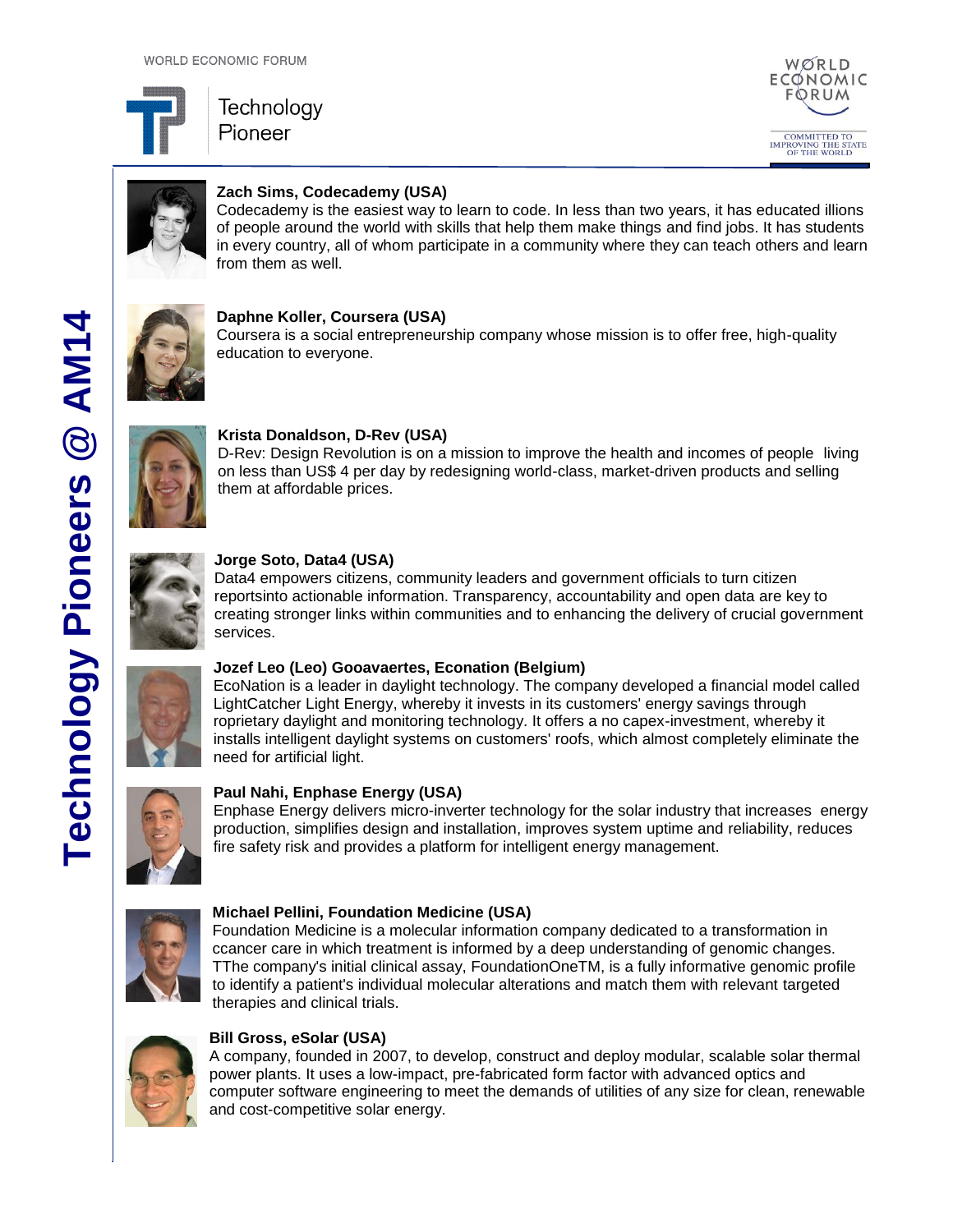





# **Nathan Eagle, Jana Mobile, USA**

Jana is the world's largest rewards platform. With integrations into the billing systems of 237 mobile operators, it can instantly reward 3.48 billion emerging market consumers in 70 local urrencies with prepaid airtime.



# **Anthony Goldbloom, Kaggle (USA)**

Kaggle helps companies make high-stakes decisions using big data and machine learning. In ust three years, it has worked with 15 Fortune 500 companies, ranging from GE to Pfizer. It has made a significant impact in industries such as oil and gas, on problems such as where to ease and where to drill.

# **Tempitope Ola, Koemei (Switzerland)**

Koemei is democratizing video access and accessibility for learning by automatically transcribing, indexing and captioning online video content, thus enabling users and learner to earch, enrich and share knowledge videos privately or publicly.



## **Jeff Stewart, Lenddo (Hong Kong)**

Lenddo's mission is to financially empower the emerging market middle class. Members use their online footprint in networks such as Facebook, LinkedIn, Google and Twitter to prove identity and trustworthiness to access local financial services including loans.



# **Kevin Mahaffey, Lookout (USA)**

Lookout is a mobile security company dedicated to making the mobile experience safe for everyone. It delivers award-winning protection from the growing threats facing mobile users today, including malware, phishing, privacy violations, data loss and loss of the phone itself. With over 25 million users across 400 mobile networks in 170 countries, it is the world leader in smartphone security.



# **David Icke, MC10 (USA)**

MC10 extends human capabilities through virtually invisible and conformal electronics. The company reshapes rigid, high-performance electronics into human compatible form factors that stretch, bend and twist seamlessly with the natural world.



## **Tony Fadell, Nest Labs (USA)**

Through a combination of sensors, algorithms, machine learning, and cloud computing, the Nest smart thermostat learns from people's behaviours and preferences to create a custom heating and cooling schedule that saves money and energy.



## **Jim Matheson, Oasys Water (USA)**

Oasys Water reduces critical global freshwater shortages while significantly improving the environment by converting challenging, often toxic industrial wastewater streams into clean, freshwater. It has commercialized a water treatment platform using forward osmosis technology, which uses less energy than any other solutions while enabling the use of renewable energy sources to produce freshwater from the wastewater from oil & gas, petrochemical, mining, and

other rapidly growing industrial sectors.